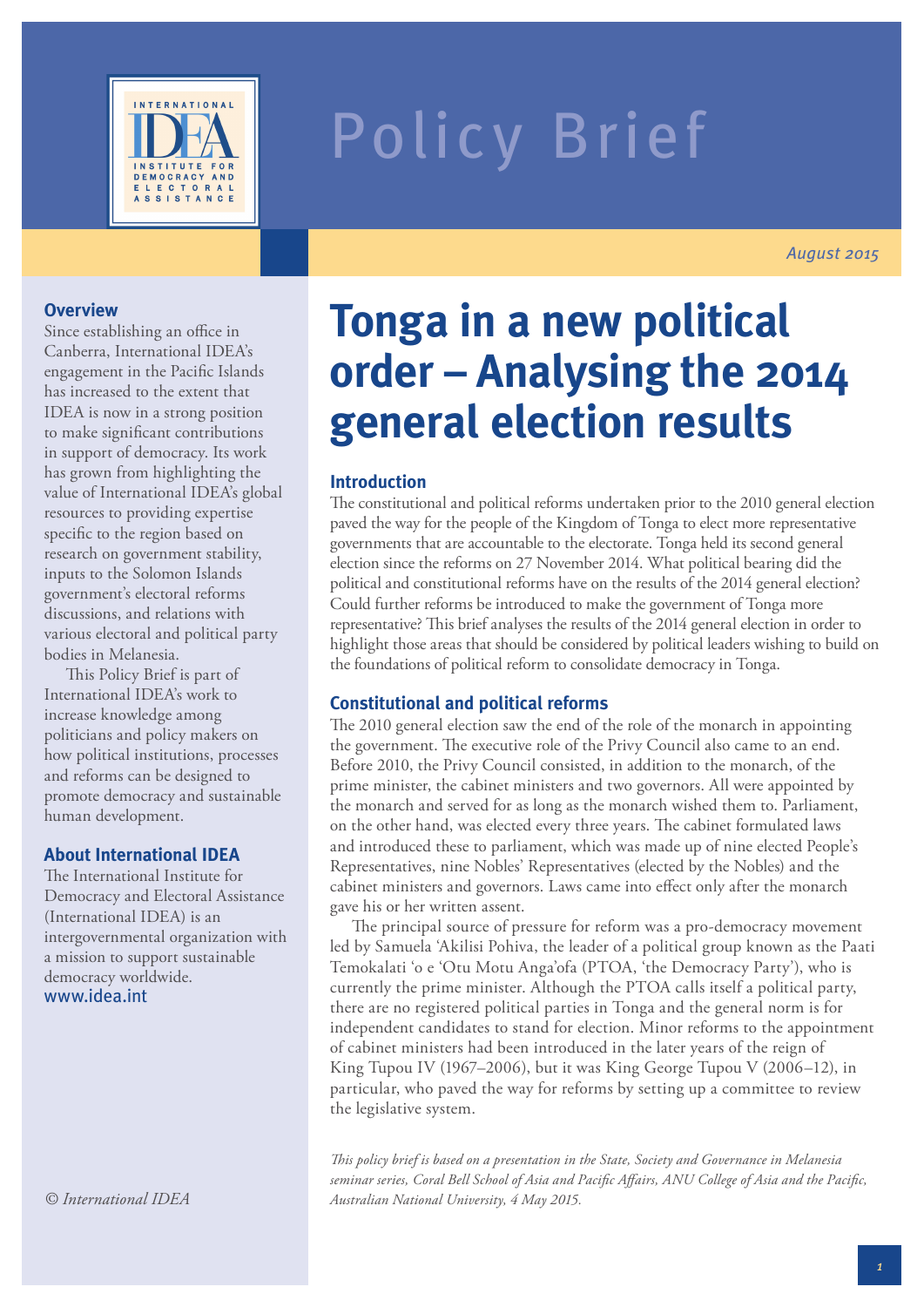In the new political order, Nobles' and People's Representatives form the government from among themselves. The monarch appoints a prime minister on the recommendation of parliament, and then the ministers recommended by the prime minister. The current government is predominantly comprised of People's Representatives. The Privy Council has supposedly acquired an advisory role to the monarch, who, except for some discretionary powers, has ceded most of his executive powers.

Since 2010, parliament has been made up of 17 People's Representatives and nine Nobles' Representatives, all of which are elected for four years.





Registered eligible voters (all those aged 21 years and above) can vote for a People's Representatives under a First Past The Post electoral system. The Nobles' Representatives are elected by up to 33 hereditary Nobles and three Life Peers, who are appointed by the monarch. In Tonga, the holder of a Noble title—who is always male—has traditional status, and enjoys legal and constitutional privileges that include representation in parliament.<sup>1</sup> The People's Representatives are elected from five electoral districts: Tongatapu, Ha'apai, Vava'u, 'Eua and the Niuas (which consists of Niuafo'ou and Niuatoputapu). Altogether, there

are 17 single-member constituencies: ten on Tongatapu, one each on 'Eua and the Niuas, two on Ha'apai and three on Vava'u.

#### **The 2014 Election Results**

For the 2014 general election, the Tonga Electoral Commission registered 51,447 voters, of whom 40,727 approximately 80 per cent of the adult population—cast their votes. This was a lower turnout than at the 2010 general election, when 91 per cent of the adult population voted. Of the 105 candidates contesting the 17 constituencies, only 16 were women. In 2010, 11 of the 144 candidates were women (see Figure 1). A total of 138 polling stations were set up. On the main island of Tongatapu, 60 candidates contested the ten seats (see Figure 1).

The PTOA was the only political group. It fielded candidates in 16 seats in 2014. All the other candidates were independents. The PTOA won eight seats, with 20 per cent of the votes cast for a successful candidate, down from 11 seats in 2010. This included six seats on Tongapatu, down from nine in 2010. Its candidates won one seat each on Ha'apai and 'Eua. As in the 2010 election, the PTOA failed to win seats on Vava'u and the Niuas. Independent candidates won nine seats, with 21 per cent of the votes cast for a successful candidate in 2014. Five incumbent People's Representatives were re-elected, including the Deputy Prime Minister and two ministers, representing a turnover rate of 71 per cent.

In 2014, winning candidates accounted for just over 40 per cent of the total votes cast. In other words, approximately 60 per cent of the votes cast were for unsuccessful candidates, including the 16 women candidates. Just four candidates won with over 50 per cent of the votes cast in their constituencies. Most of the successful candidates won between 30 and 49 per cent of the votes. At present, the fact that many candidates are being elected with less than 50 per cent of the votes does not seem to be an issue, unlike elsewhere in the region where it has led to changes in the electoral system.

*<sup>1</sup> For more information on Nobles and their role in Tongan society, see Powles 2013.*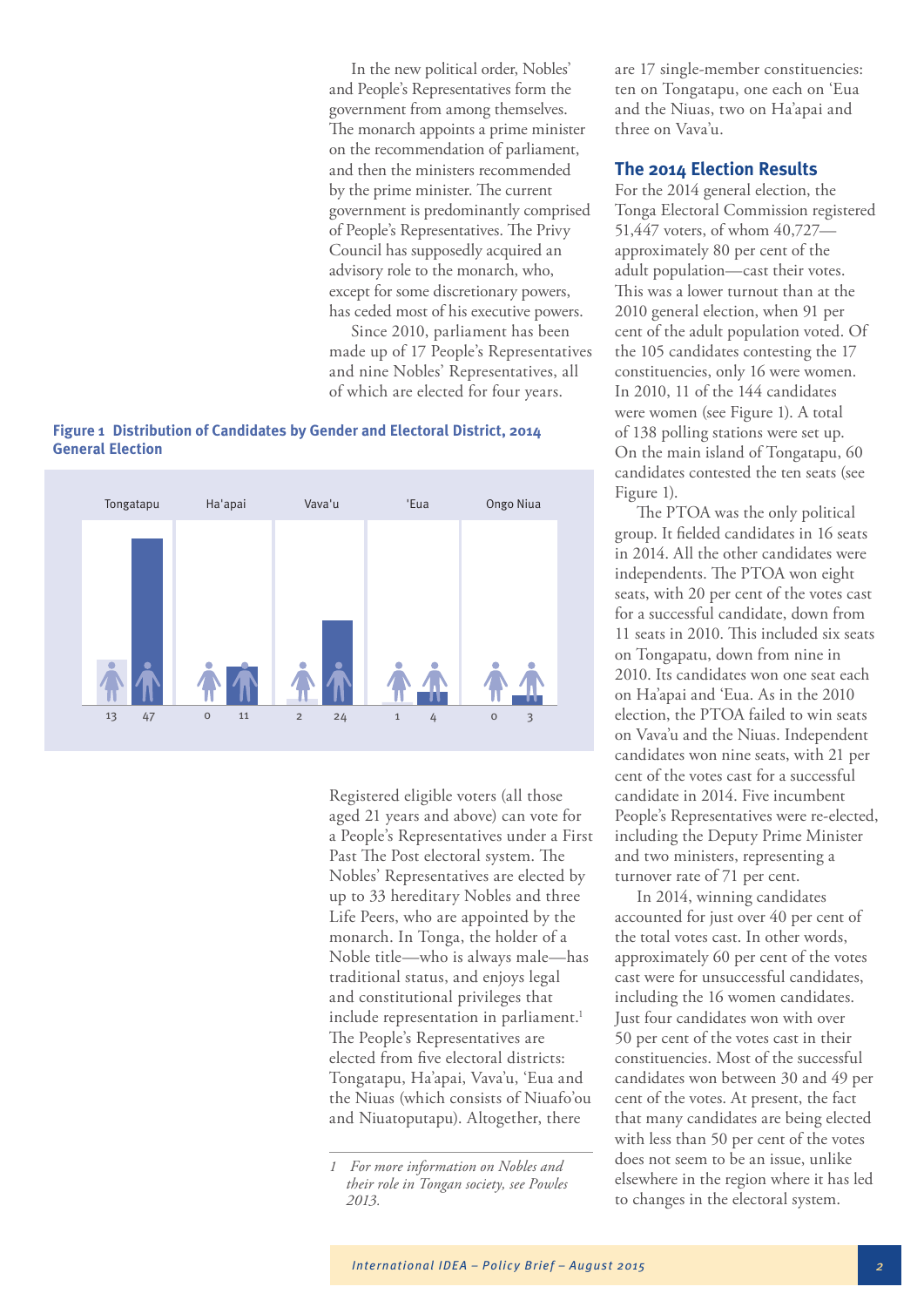#### **Turnover and share of the vote**

Candidates appear to have received votes from electors in their own family, village and kinship networks, as well as through ex-student associations and church groups. However, votes were split where there were several candidates from the same village. Apart from three People's Representatives, all the incumbents contested their seats, but most were edged out. Five incumbents were placed second to the winner.

As the only political group to contest the elections, PTOA performed strongly, and picked up 29 per cent of the vote. Independent candidates, including 15 of the 16 women candidates who stood for election, received 71 per cent of the votes, but independents were only elected in nine seats. Similarly, in the 2010 election the 11 successful PTOA candidates collectively obtained approximately just 28 per cent of the votes cast.

Politically, tenure as a member of parliament cannot be guaranteed at each election. In both 2010 and 2014, the number of new People's Representatives elected to the Legislative Assembly was higher than the number of incumbents re-elected: 11 new People's Representatives were elected in 2010, and 12 in 2014. Programmes on parliamentary proceedings and the workings of government will be important for equipping new parliamentarians with representation and law-making skills.



**Figure 2 Polling Results of PTOA Candidates against Elected PRs – Tonga Election, 2014 General Election**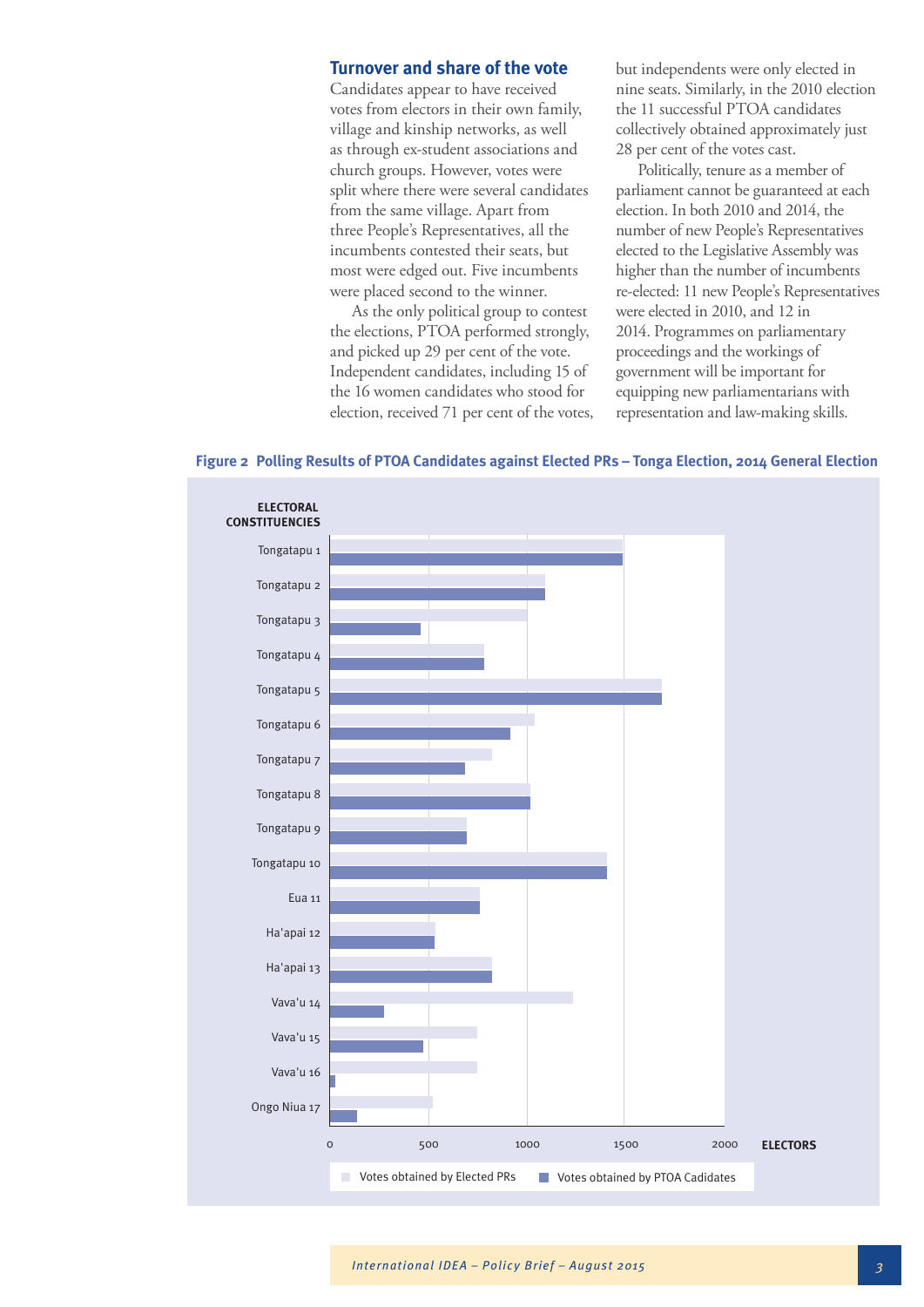## **Table 1: Summary of Election Results for People's Representatives, Tonga 2014**

| <b>Constituencies</b> | <b>People's Representative (Name)</b><br><b>Elected Status</b><br><b>Political Affiliation</b> | <b>Female Candidates</b><br><b>/Total Candidates</b> | <b>Voter</b><br><b>Turnout</b> | <b>Number of votes</b><br>$\blacksquare$ the winning PR (numbers indicate<br>percentage of total number of Formal Votes)<br>$\Box$ other candidates | <b>Number</b><br>of<br><b>Informal</b><br><b>Votes</b> |
|-----------------------|------------------------------------------------------------------------------------------------|------------------------------------------------------|--------------------------------|-----------------------------------------------------------------------------------------------------------------------------------------------------|--------------------------------------------------------|
| <b>1 TONGATAPU</b>    | 'Akilis Pohiva<br>Incumbent re-elected<br><b>PTOA</b>                                          | <b><i>MMM</i></b>                                    | 76%                            | 54%                                                                                                                                                 | 13                                                     |
| <b>2 TONGATAPU</b>    | Semisi Sika<br>Incumbent re-elected<br><b>PTOA</b>                                             | 介介                                                   | 71%                            | 48%                                                                                                                                                 | 9                                                      |
| <b>3 TONGATAPU</b>    | Siaosi Sovaleni<br>New PR<br>Independent                                                       |                                                      | 76%                            | 34%                                                                                                                                                 | 6                                                      |
| <b>4 TONGATAPU</b>    | Mateni Tapueluelu<br><b>New PR</b><br><b>PTOA</b>                                              | <b><i>MAN</i></b><br><b>TTTT</b>                     | 77%                            | 32%                                                                                                                                                 | 12                                                     |
| 5 TONGATAPU           | Aisake Eke<br>Incumbent re-elected<br>Independent                                              |                                                      | 78%                            | 58%                                                                                                                                                 | 10                                                     |
| <b>6 TONGATAPU</b>    | Poasi Tei<br>New PR<br>Independent                                                             | <b>TH</b>                                            | 77%                            | 36%                                                                                                                                                 | 7                                                      |
| <b>7 TONGATAPU</b>    | Sione Fa'otusia<br>New PR<br>Independent                                                       |                                                      | 76%                            | 31%                                                                                                                                                 | 5                                                      |
| <b>8 TONGATAPU</b>    | Semisi Fakahau<br><b>New PR</b><br><b>PTOA</b>                                                 |                                                      | 78%                            | 39%                                                                                                                                                 | $\overline{\mathbf{3}}$                                |
| <b>9 TONGATAPU</b>    | Penisimani Fifita<br>New PR<br><b>PTOA</b>                                                     | $\textcolor{red}{\P}$<br>亦亦亦                         | 77%                            | 29%                                                                                                                                                 | 7                                                      |
| <b>10 TONGATAPU</b>   | Pohiva Tu'i'onetoa<br>New PR<br><b>PTOA</b>                                                    | 亦亦<br>介介                                             | 80%                            | 46%                                                                                                                                                 | 6                                                      |
| <b>11 EUA</b>         | Tevita Lavemaau<br>New PR<br><b>PTOA</b>                                                       | 麻布<br>仆仆                                             | 83%                            | 35%                                                                                                                                                 | 1                                                      |
| 12 HA'APAI            | Viliami Hingano<br>New PR<br>Independent                                                       | 亦亦亦                                                  | 84%                            | 31%                                                                                                                                                 | 1                                                      |
|                       |                                                                                                |                                                      |                                | 500 1000 1500 2000 2500 3000 3500<br>0                                                                                                              |                                                        |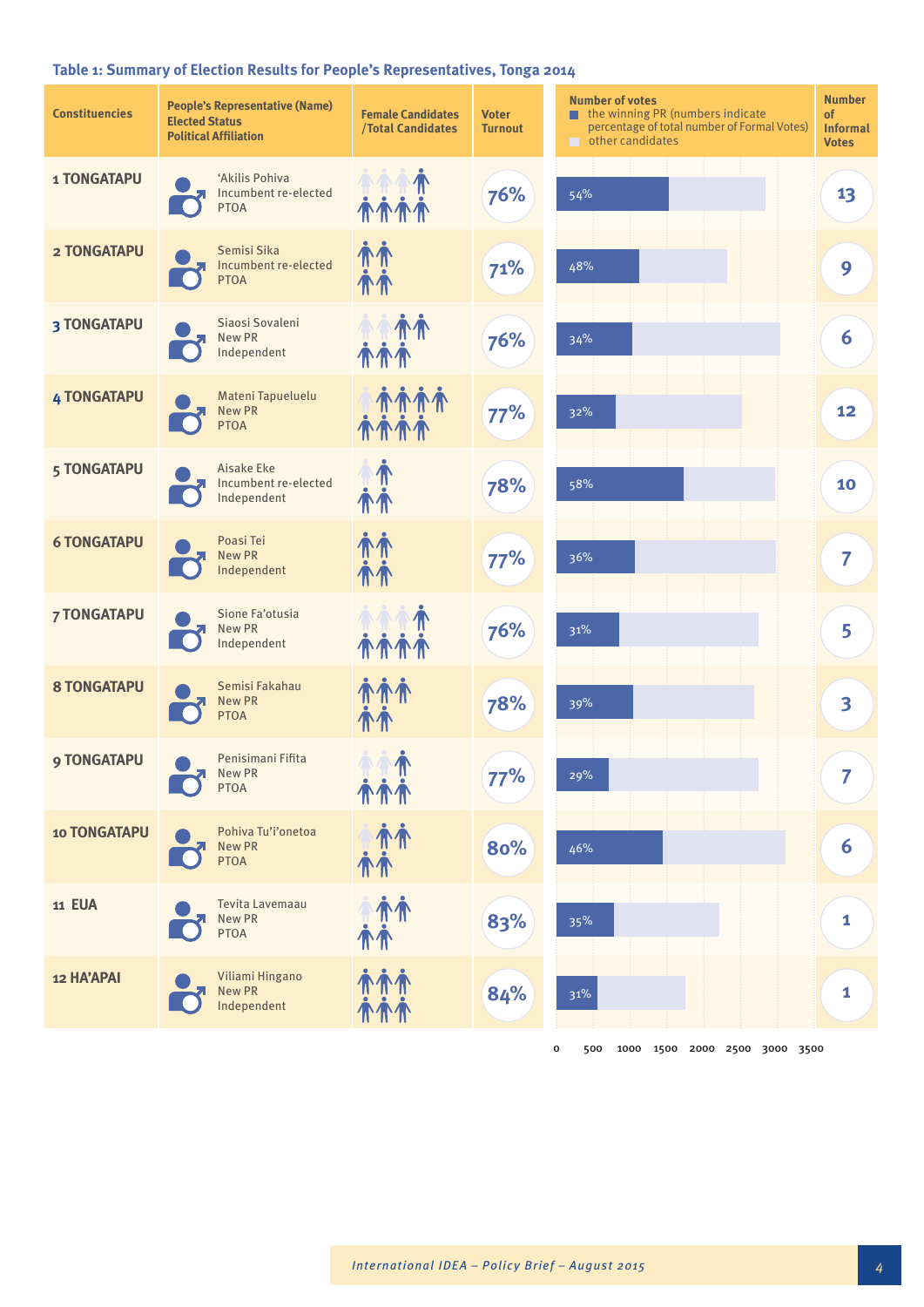| <b>Constituencies</b> | <b>People's Representative (Name)</b><br><b>Elected Status</b><br><b>Political Affiliation</b> | <b>Female Candidates</b><br><b>/Total Candidates</b> | <b>Voter</b><br><b>Turnout</b> | <b>Number of votes</b><br>the winning PR (numbers indicate<br>of<br>percentage of total number of Formal Votes)<br>$\Box$ other candidates<br><b>Votes</b> | <b>Number</b><br><b>Informal</b> |
|-----------------------|------------------------------------------------------------------------------------------------|------------------------------------------------------|--------------------------------|------------------------------------------------------------------------------------------------------------------------------------------------------------|----------------------------------|
| 13 HA'APAI            | Veivosa Taka<br>New PR<br><b>PTOA</b>                                                          | TTT                                                  | 83%                            | 49%                                                                                                                                                        | 1                                |
| 14 VAVA'U             | Saia Piukala<br><b>New PR</b><br>Independent                                                   |                                                      | 87%                            | 50%                                                                                                                                                        | 4                                |
| 15 VAVA'U             | Samiu Vaipulu<br>Incumbent re-elected<br>Independent                                           |                                                      | 86%                            | 34%                                                                                                                                                        | 4                                |
| 16 VAVA'U             | <b>Etuate Lavulavu</b><br><b>New PR</b><br>Independent                                         |                                                      | 86%                            | 34%                                                                                                                                                        | 5                                |
| <b>17 ONGO NIUA</b>   | Sosefo Vakata<br>Incumbent re-elected<br>Independent                                           | 'N`'N                                                | 87%                            | 55%                                                                                                                                                        | 1                                |
|                       |                                                                                                |                                                      |                                | 0<br>500<br>1000 1500 2000 2500 3000 3500                                                                                                                  |                                  |

*Source: Final results from the Tonga Electoral Commission Notes: PR stands for People's Representative*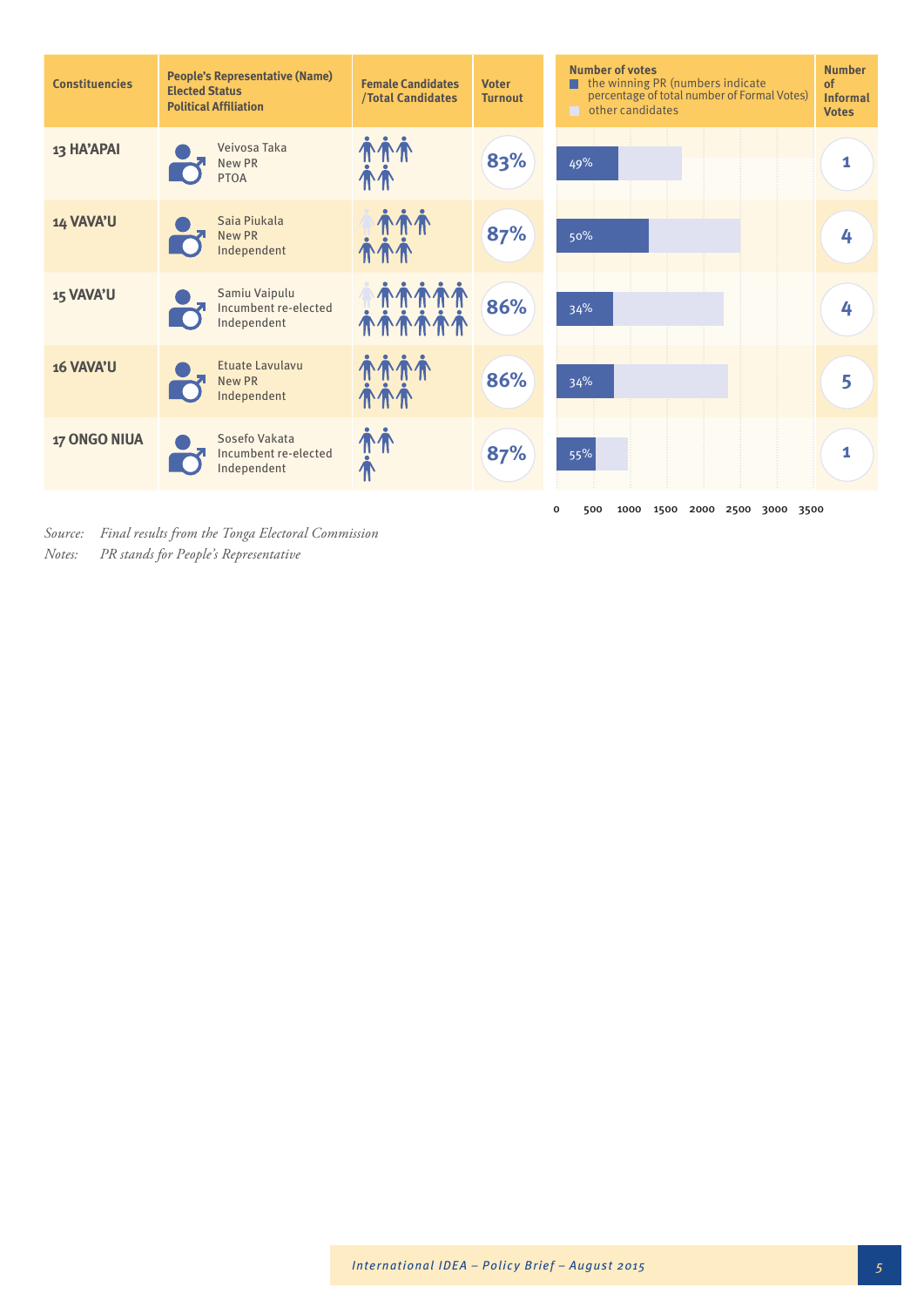#### **Women candidates**

None of the 16 women candidates who stood for election in 2014 won a seat. Women candidates received approximately 7 per cent of the votes cast (see Figure 3). Although this is very low, it is an increase on 2010 when the 11 women candidates who stood for election attracted just 3 per cent of the votes cast. In addition, in an encouraging sign, two women candidates gained a substantial share of the votes: Sipola Halafihi obtained 25.6 per cent of the vote in Tongatapu 7 and came fourth, while Vika Fusimalohi obtained 23 per cent of the votes in Tongatapu 9 and came second (see Figure 3). The difference in the number of votes they obtained compared to the successful candidate was significantly lower than it was for the other women candidates.

Negative social and cultural attitudes towards women participating in politics and slow progress in developing capacity and integrating women into decisionmaking and leadership roles in Tonga no doubt account for the difficulties that women candidates face in garnering support, including from women voters.<sup>2</sup> Attempts to improve the opportunities and conditions for women's participation need to be directed at all levels of decision-making in the private and public sectors in order to erode social and cultural barriers. The government's efforts to increase women's participation at national, district and town levels are encouraging.

*2 Four Tongan women have been elected in the past: Princess Si'ilikutapu, 1975– 1977; Papiloa Foliaki, 1978–1980; 'Ofa Fusitu'a, 1993–1995 and Lepolo Taunisila, 2005–2007. Although unelected, 'Alisi Taumoepeau was appointed Minister of Justice in 2006, 'Eseta Fusitu'a was appointed Minister for Information and Communication in 2007 and 'Ana Taufe'ulungaki was appointed Minister of Education, Women's Affairs and Culture in Tu'ivakano's government in 2010.*



#### **Figure 3 Election Results of Women Candidates**